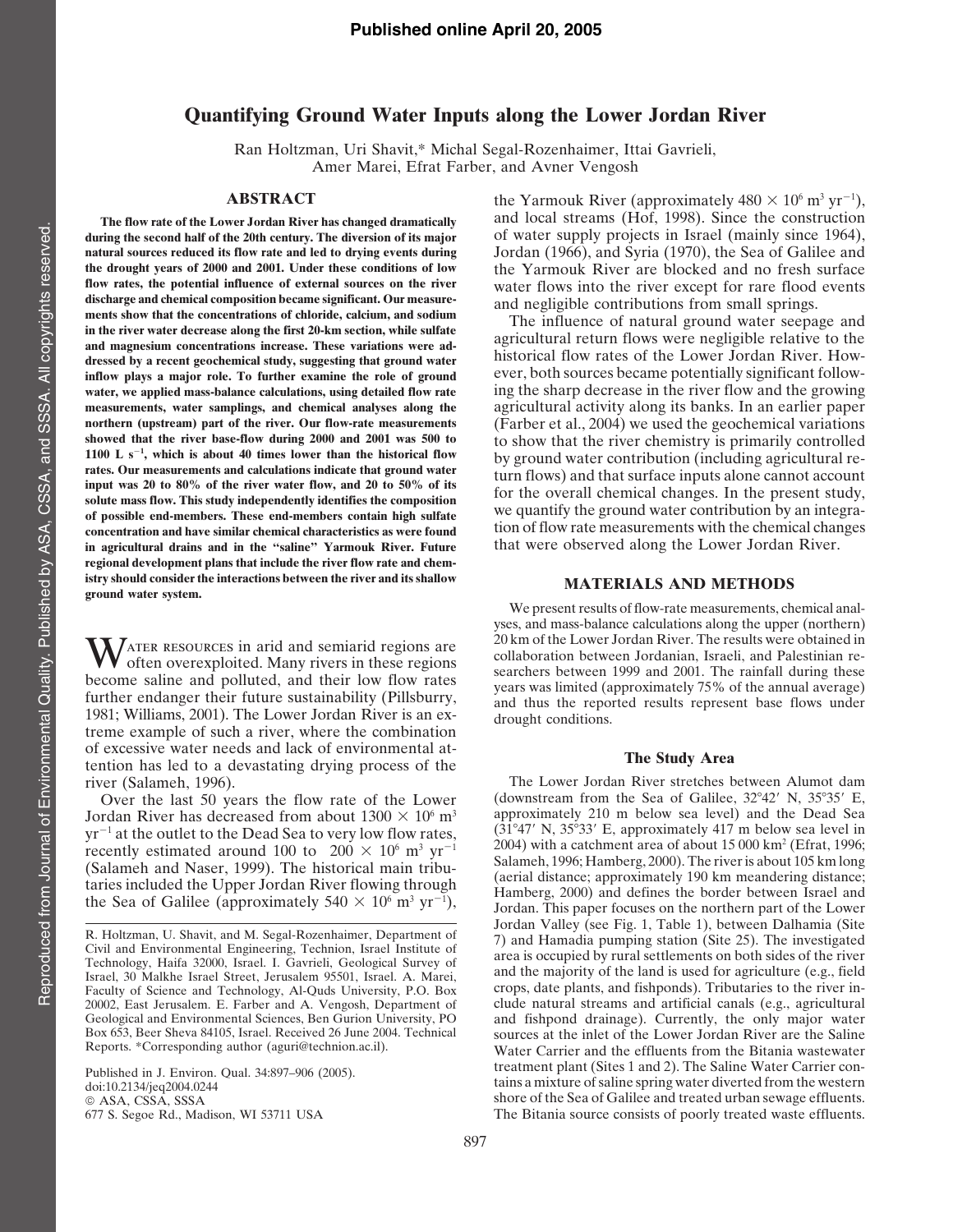

**Fig. 1. The northern part of the Lower Jordan River (sites are listed in Table 1).**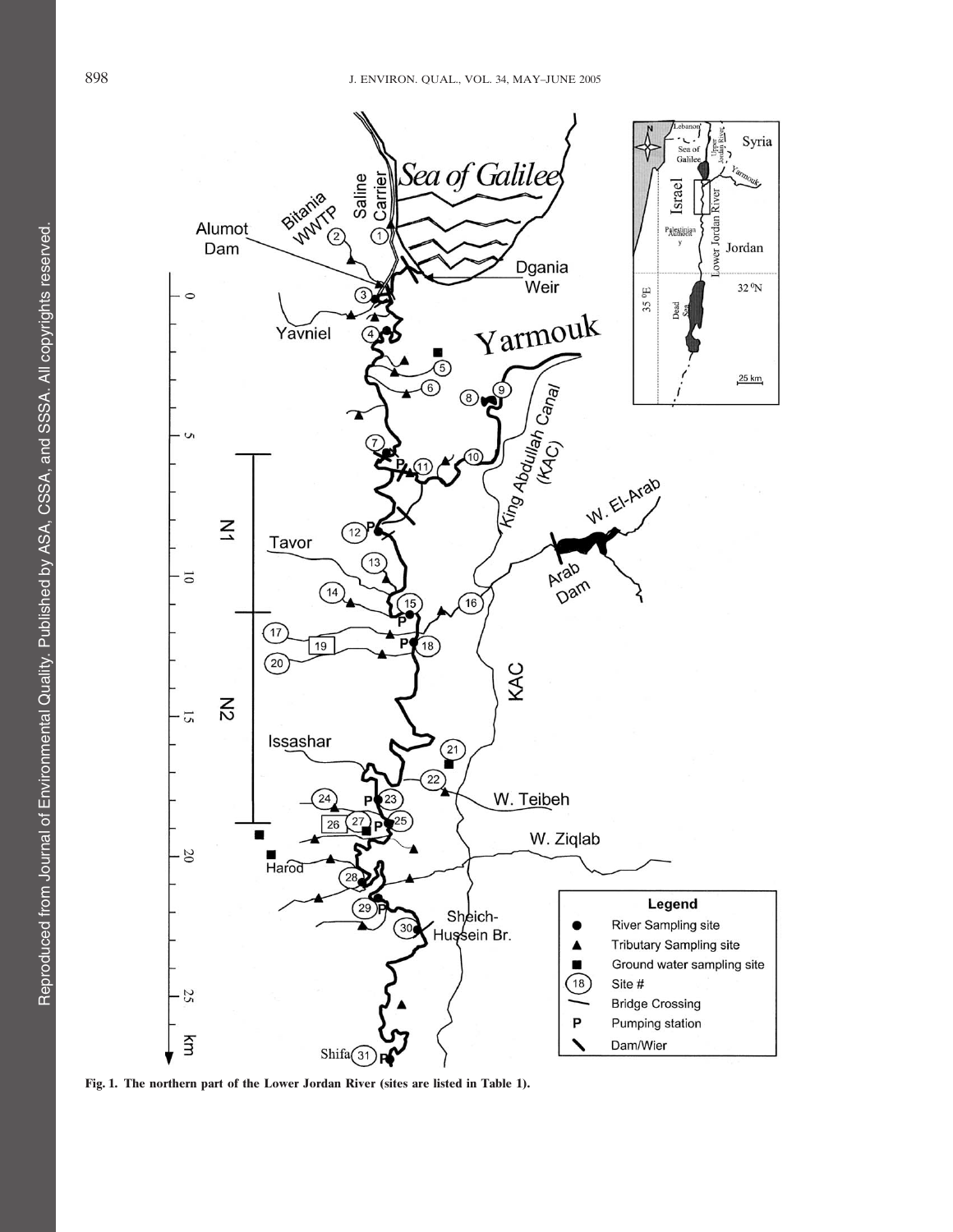| Site | <b>Name</b>                  | <b>Aerial distance</b><br>from Site 3 | Type†     |  |
|------|------------------------------|---------------------------------------|-----------|--|
|      |                              | km                                    |           |  |
| 1    | <b>Saline Carrier</b>        | $\bf{0}$                              | W         |  |
| 2    | <b>Bitania</b>               | $\bf{0}$                              | W         |  |
| 3    | <b>Alumot</b>                | 0.1                                   | JR        |  |
| 4    | <b>Beit-Zera Bridge</b>      | 1.3                                   | <b>JR</b> |  |
| 5    | Kohvani Drainage             | 2.5                                   | D         |  |
| 6    | <b>Afikim Drainage</b>       | 3.4                                   | D         |  |
| 7    | Dalhamiya bridge             | 5.6                                   | <b>JR</b> |  |
| 8    | <b>Yarmuchim Reservoir</b>   | 3.3                                   | E         |  |
| 9    | Yarmouk (121)                | 3.5                                   | E         |  |
| 10   | Yarmouk (110)                | 3.7                                   | E         |  |
| 11   | <b>Saline Yarmouk</b>        | 6.3                                   | E         |  |
| 12   | Gesher                       | 8.7                                   | <b>JR</b> |  |
| 13   | <b>D. Canal Gesher</b>       | 10.7                                  | W         |  |
| 14   | D. Canal Neve-Ur             | 11.5                                  | W         |  |
| 15   | Neve-Ur N.                   | 11.6                                  | JR        |  |
| 16   | W. El-Arab                   | 12.2                                  | E         |  |
| 17   | D. Canal 76                  | 12.2                                  | W         |  |
| 18   | Neve-Ur S.                   | 12.7                                  | <b>JR</b> |  |
| 19   | Nave-Ur fishpond             | 12.5                                  | F         |  |
| 20   | <b>Fishpond Pipe</b>         | 12.7                                  | W         |  |
| 21   | <b>Manshieh</b>              | 16                                    | GW        |  |
| 22   | W. Teibeh                    | 16.5                                  | E         |  |
| 23   | Hamadiya N.                  | 18.2                                  | <b>JR</b> |  |
| 24   | <b>Doshen Canal</b>          | 18.5                                  | W         |  |
| 25   | Hamadiya S.                  | 19.5                                  | <b>JR</b> |  |
| 26   | <b>Hamadiya Fishponds</b>    | 19.1                                  | F         |  |
| 27   | Hamadiya Well                | 19.1                                  | GW        |  |
| 28   | Gate 48                      | 21.1                                  | JR        |  |
| 29   | <b>Maoz Hayim</b>            | 22.2                                  | JR        |  |
| 30   | <b>Shiech-Hussein Bridge</b> | 22.7                                  | <b>JR</b> |  |
| 31   | <b>Shifa</b>                 | 27.7                                  | <b>JR</b> |  |

were sampled between August 1999 and August 2001. Water

**Table 1. Sites list (for location see Fig. 1).** water layers. Water samples were collected in rinsed plastic bottles, filtered (0.45  $\mu$ m) within 24 to 48 h, stored at 4<sup>o</sup>C, and finally analyzed at the Israel Geological Survey. While concentrations of chloride and sulfate (among other anions) were measured by ion chromatography (IC), concentrations<br>of sodium and calcium were measured by inductively coupled **plasma–optical emission spectrometry (ICP–OES). The imbalance between positive and negative charged ions did not** exceed 5%, which reflects the overall precision of the analytical procedures. Isotope ratios of sulfur in sulfate were also determined. For  $\delta^{34}S$  analyses, SO<sub>2</sub> gas was produced and collected on a vacuum line as described by Coleman and Moore (1978) (Gavrieli et al., 2001). Isotopic measurements of the  $SO_2$  gas were done at the British Geological Survey, Keyworth, **UK.** For more chemical and isotope analyses obtained for **these water samples, see Segal-Rozenhaimer et al. (2004) and 15** Farber et al. (2004).

## **18 18.1 C C Rate Measurements**

**Plow rates were measured during five field trips between** February and August 2001 at three river cross-sections along **23 Hamadiya N. 18.2 JR** the northern part of the Lower Jordan River, and in the eastern **24 Doshen Canal 18.5 W** and western tributaries (adjacent to their confluence with the **15 h Example 2 Phase measurements were obtained simultaneously with** the water samplings designated for the chemical analyses. The duration of each field trip was 1 to 2 d (except for the February field trip during which the tributaries were measured a week **12 Shield-Bridge 22.7 C Bridge 22.8 Shifa 2 Bridge 22.8 Shifa 2 Shifa 2 Bridge 2 Bridge 2 Bridge 3 C Bridge 2 Bridge 2 C Bridge 2 C C C C C C C C C** according to the local conditions. In particular, because the F JR, Jordan River sites; W and E, western and eastern tributaries (streams<br>and drainage canals); GW, ground water sampling through boreholes,<br>wells, or springs; D, agricultural draining canals; F, fishponds.<br>the river and **Water Sampling and Chemical Analysis** A portable acoustic Doppler velocimeter (Argonaut-ADV; Sontek, San Diego, CA) was mounted on a vertical pole held The waters of the Lower Jordan River and its tributaries by a specially designed floating traverse construction (Fig. 2).<br>
In the sampled between August 1999 and August 2001. Water By cruising the construction across the r samples were also collected from fishponds, agricultural drain-<br>alloy poles, both water velocity and riverbed profiles were age canals, and different subsurface sources.  $\blacksquare$  obtained. The immersion depth of the instrument was adjusted Sampling was obtained at various locations along the se- using a step motor and a control cable, and measured by an lected cross-sections, representing cross-sectional averages internal pressure gauge  $(\pm 1 \text{ cm})$ . The instrument orientation with occasionally unavoidable potential bias toward the upper and lateral location were recorded using internal compass, tilt



Fig. 2. A picture of a discharge measurement site showing the acoustic Doppler velocimeter (ADV) mounted on the floating construction. A **schematic of the floating construction and the ADV is shown on the right.**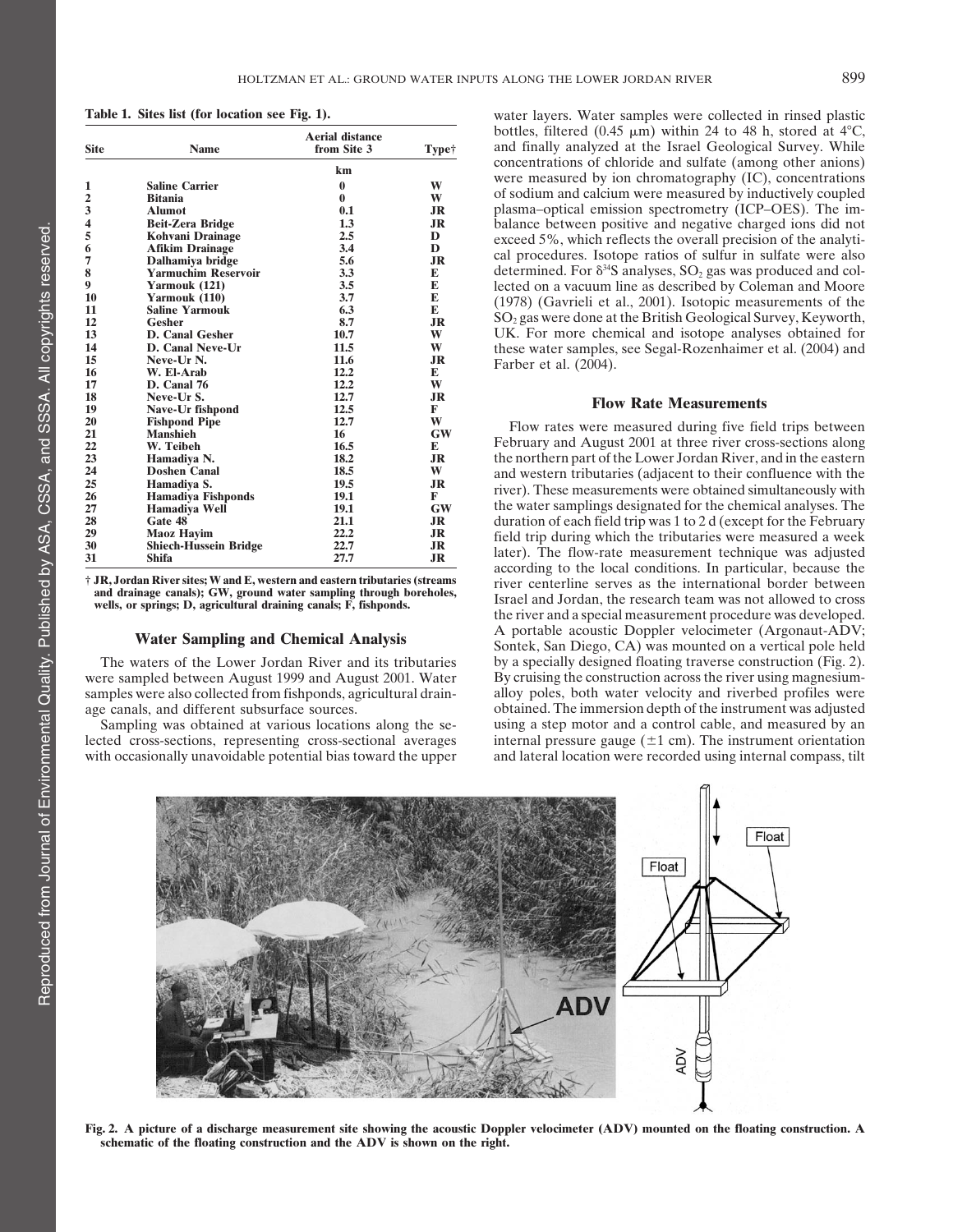sensors, and a ruler that was attached to the magnesium poles ride concentration, which decreases along the northern  $(\pm 5 \text{ cm})$ . A portable computer and serial communication were part of the river is shown in Fig. 3a. It component velocity vector was measured with a high signal-<br>to-noise ratio thanks to the high turbidity of the river (approx-<br>imately 60 NTUs). The measurement of the riverbed profile<br>utilized the boundary reflection signal mated relative accuracy of the measured water depth and<br>cross-section width in the river sections was 5 and 2%, respec-<br>In Farber et al. (2004) we presented analyses of water cross-section width in the river sections was 5 and  $2\%$ , respectively (Holtzman, 2003). The ADV was programmed to mea- samples collected from the river and its surroundings. sure the velocity vector 2000 to 10 000 times (at a frequency Geochemical considerations indicated that the chemical<br>of 10 Hz) within its approximately 0.25-cm<sup>3</sup> sampling volume and isotopic compositions of surface tribut of 10 Hz) within its approximately 0.25-cm<sup>3</sup> sampling volume and isotopic compositions of surface tributary inflows for each point, resulting in an estimated relative accuracy of could not account for the chemical and iso

ties in the western tributaries, while a dipping bar (Hydro-

area vector at 30 to 50 points across each cross-section of the profiles fit a power law,  $u(z) = \alpha z^m$ , where *u* (m s<sup>-1</sup>) is the velocity component perpendicular to the cross-section,  $z(m)$ 

$$
Q = \sum_{j=1}^{n} \left| \left( \int_{z=0}^{z=H_j} \alpha_j z^m \, dz \right) b_j \right| \tag{1}
$$

$$
Q = \sum_{j=1}^{n} \sum_{k=1}^{K} (u_{j,k} h_{j,k} b_j)
$$
 [2]

accuracy of measurements of the cell height and width in

ent and repeatable trends along its flow course. The chlo- that the maximum ion activity product is  $1.04 \times 10^{-4}$ 

 $(\pm 5 \text{ cm})$ . A portable computer and serial communication were part of the river, is shown in Fig. 3a. Its high initial sa-<br>used for instrument control and data recording. The three-<br>inity is due to the discharge of the S used for instrument control and data recording. The three-<br>component velocity vector was measured with a high signal-<br>Sodium and calcium concentrations also decrease along

for each point, resulting in an estimated relative accuracy of<br>approximately 1% (Sontek, 2000). Post-processing was applied<br>to remove measurements with temporary low signal-to-noise<br>ratio before an average value was obtai An electromagnetic velocimeter (Flo-Mate Model 2000;<br>Marsh-McBirney, Frederick, MD) was used to measure velocically compared with the river water. Thus, an additional sub-<br>ties in the western tributaries while a dinning ba Bios, Kiel, Germany) was applied in the eastern tributaries. isotopic variations recorded in the Lower Jordan River Velocity was measured with the electromagnetic velocimeter suggest that this ground water source has high Na/Cl, 5 to 10 times at each point (5 s each) with a sampling frequency high  $SO_4/Cl$ , low  $\delta^{34}S_{\text{sulfate}}$ , and low  ${}^{87}Sr/{}^{86}Sr$  values. Indeed, of 30 Hz (a total of 750 to 1500 measurements at each point). the mass-balance The accuracy of the electromagnetic velocimeter measure-<br>cate that subsurface inflows change the chemical distri-

ments was estimated as 2% with a 1.5 cm s<sup>-1</sup> zero offset<br>induction (Marsh-McBirney, 1990). The accuracy of the dip-<br>ping bar measurements was estimated as 20% (J. Von-Borries,<br>personal communication, 2003).<br>Flow rates wer product between the velocity vector and the cross-sectional water discharge into the river. We posit that chloride and area vector at 30 to 50 points across each cross-section of the sulfate are conservative constituents i river and 5 to 20 points at the tributaries (Holtzman, 2003, and show in Fig. 4 that the postulated mixing process Fig. 20, p. 44). It was found that for most cases, velocity vertical leads to an approximately straight line when plotting one conservative constituent versus the other (see line velocity component perpendicular to the cross-section,  $z(m)$   $A-B$  in Fig. 4). The assumption that sulfate is a conserva-<br>is the height from the riverbed, and  $\alpha$  and  $m$  are constants. Is the neight from the riverbed, and  $\alpha$  and  $m$  are constants.<br>These constants were calculated using linear curve fit proce-<br>dure from the measurements in each cross-section. For each<br>cross-section, a choice was made be water is supersaturated with respect to gypsum. Sulfate the power law: can also be added to the water by oxidation of organic  $Q = \sum_{i=1}^{n} \left| \int_{-\infty}^{\infty} \alpha_i z^m dz \right| b_i$  [1] matter, although the amount of sulfide that is generated from organic matter (e.g., amino acids) that is oxidized to sulfate is low (Hvitved-Jacobsen, 2002). Anaerobic and a simple two-dimensional integration scheme: reduction of sulfate in the Lower Jordan River is not likely because the river water along the northern section has dissolved oxygen content of 1 to 10 mg  $L^{-1}$ (10 to 100% saturation, Segal-Rozenhaimer et al., 2004), which provided a better fit for a few river cross-sections and whereas bacterial reduction of sulfate requires total lack<br>for all the tributaries than Eq. [1]. Here *j* is the column index, of oxygen (Hvitved-Jacobsen, 200 for all the tributaries than Eq. [1]. Here *j* is the column index,<br> *n* is the number of columns, *k* is the cell index,  $h_{jk}(m)$  is the<br>
the large content of organic matter within the Jordan<br>
cell height, and *K* is the  $b_j(m)$  is the width of the column, and  $H_j(m)$  is its height. The sults in in situ and appropriate real and  $b_j(m)$  is the width of the column, and  $H_j(m)$  is its height. The sults in in situ and appropriate reduction of sul cause the majority of the water volume in the river is the tributaries was estimated as <sup>5</sup> and 2%, respectively. The potential error generated by Eq. [1] and Eq. [2] was calculated under oxidizing condition, it is less likely that the overall by a linear approximation. These errors are  $\frac{2}{5}$  to 6% for the sulfate budget will be influenced by these processes. river flow,  $19\%$  for the western tributaries, and 29% for the Moreover, the  $\delta^{34}S$  values of the Jordan River decrease eastern tributaries (Holtzman, 2003). along the river flow (Farber et al., 2004), therefore excluding the possibility of sulfate reduction. To evaluate **RESULTS AND DISCUSSION** the potential precipitation we calculated the saturation level in the Lower Jordan River with respect to gypsum **River Chemistry River Chemistry Chemistry Chemistry Chemistry Chemistry Chemistry Chemistry Chemistry Chemistry Chemistry Chemistry Chemistry Chemistry Chemistry Chemistry Chemistry Che** The chemistry of the Lower Jordan River has coher- Huckel equation (Benjamin, 2002). Our results indicate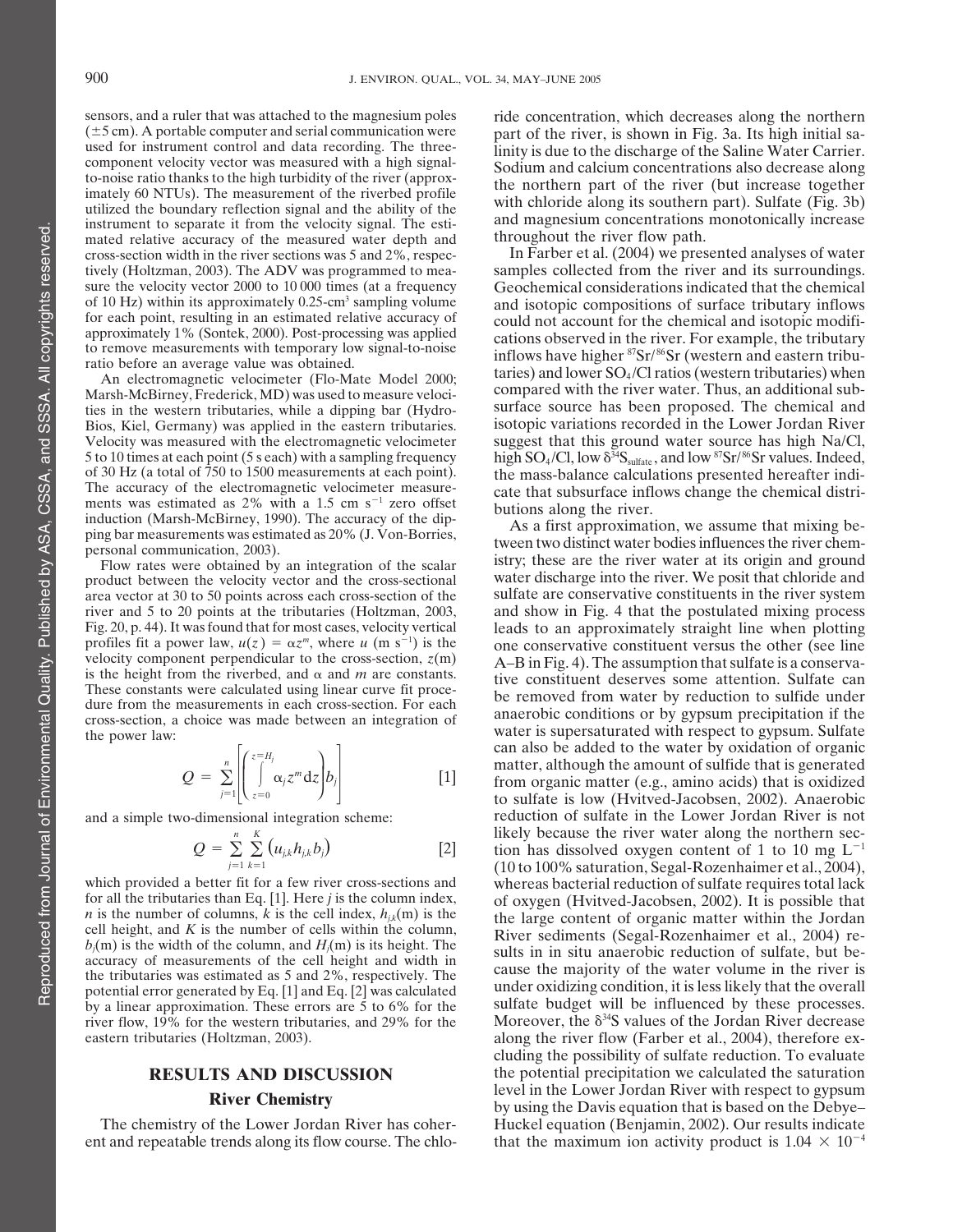

Fig. 3. (a) Chloride and (b) sulfate concentrations along the northern (upstream) part of the Lower Jordan River.

whereas the solubility product  $(K_{sp})$  is  $1.22 \times 10^{-4}$ . Because the Lower Jordan River is undersaturated with surements. The water-balance equation is written as respect to gypsum, sulfate removal by precipitation is follows: not likely to occur.

## **Flow Rate Measurements and Mass-Balance Calculations**

The base flows that we measured during the drought years of 2000–2001 (500–1100 L s<sup>-1</sup>) are about 40 times lower than the historical flow rates. These discharge where  $Q_{\text{in},i}(\text{m}^3 \text{ s}^{-1})$  and  $Q_{\text{out},i}(\text{m}^3 \text{ s}^{-1})$  are the measured values are even lower than recent published estimates flow rates at inlet and outlet *i* with  $n_{(in)}$  such inlets and (e.g., Al-Washah, 2000). While the intensive water use  $n_{(out)}$  such outlets (including pumping stations),  $q_{in}(x)$ by the regional countries is responsible for the general and  $q_{\text{out}}(x)$  are the distributed recharge and discharge discharge decrease, drought conditions reduce it further, resulting in local drying events. Such low flow rates in-<br>stretching between  $x_1(m)$  and  $x_2(m)$ ,  $\forall (m^3)$  is the water crease the potential influence of tributaries and ground volume of the segment,  $B'(x)$  is the effective width water inflows on the river chemistry. (m) for evapotranspiration that includes the vegetation

segments of the river, the measured and reported pump-<br>state conditions ( $\frac{\partial \forall}{\partial t} = 0$ ) and zero distributed outflow ing rates, and reported evapotranspiration. Zero rainfall  $\int_{x_1}^{x_2} q_{out}(x) dx = 0$ , the total flow rate of the ground water

was reported during and several days before the mea-

$$
\frac{\partial \forall}{\partial t} = \sum_{i=1}^{n_{\text{(in)}}} Q_{\text{in},i} - \sum_{i=1}^{n_{\text{(out)}}} Q_{\text{out},i} + \int_{x_1}^{x_2} q_{\text{in}}(x) dx - \int_{x_1}^{x_2} q_{\text{out}}(x) dx \n- \int_{x_1}^{x_2} B'(x) ET(x) dx
$$
\n[3]

(flow rate per unit river length,  $m^2 s^{-1}$ ) along a segment Water-balance calculations were conducted using the influence, and  $ET(x)$  is the rate of evapotranspiration flow rates measured at the inlets and outlets of different (flow rate per unit area, m  $s^{-1}$ ). When assuming steady-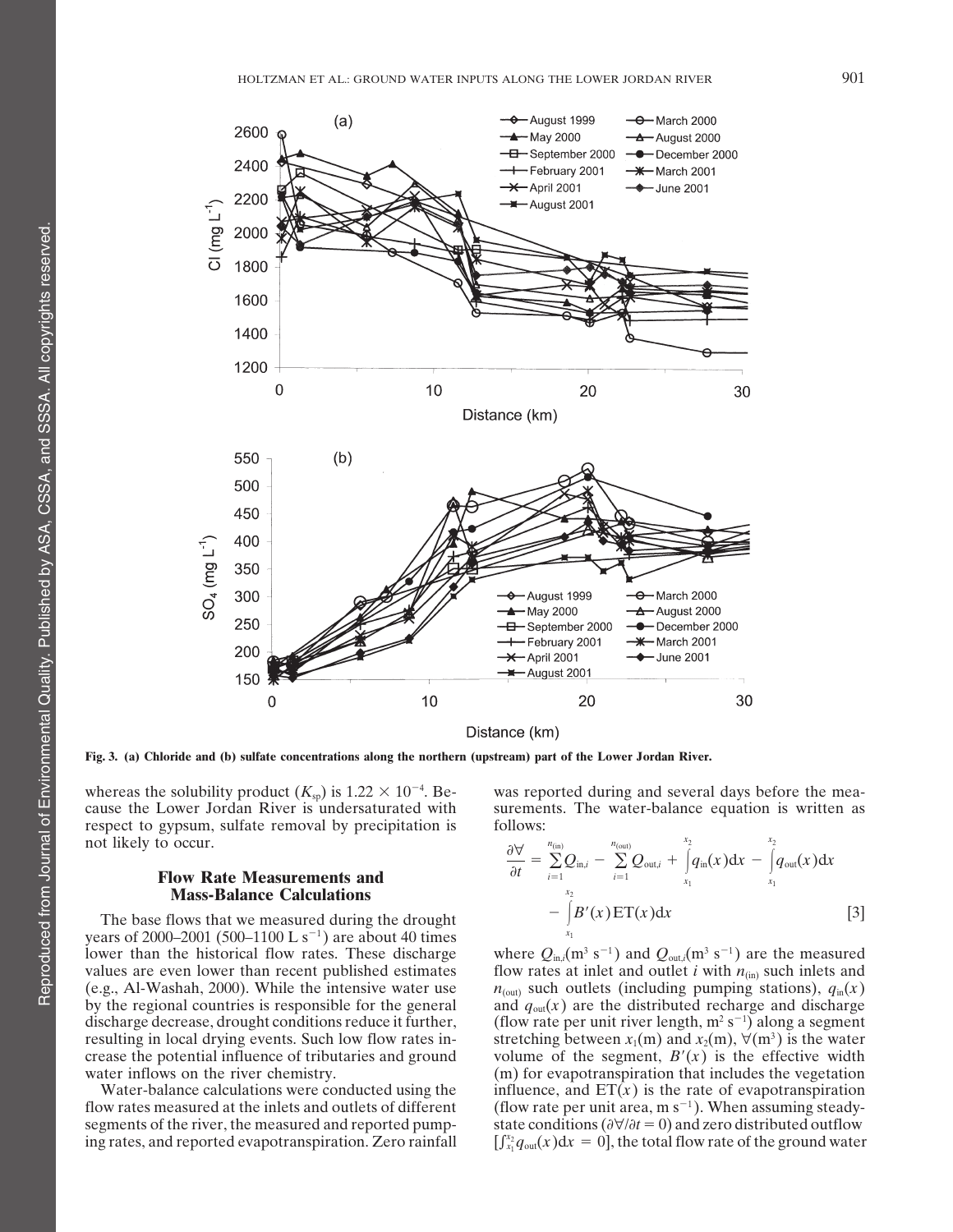

Fig. 4. Sulfate versus chloride concentration in the northern part of the Lower Jordan River and in adjacent sources. Three groups of waters are represented: (i) river water (arrow A and B indicates down-river direction), (ii) sources that represent potential end-members, and (iii) results of the mass-balance calculation [named "subsurface"] representing the chemical composition of the subsurface contribution along N2. Note that "western inflows" are Sites 13, 14, 17, and 24, "fishponds" are Sites 19 and 26, "drainages" are Sites 5 and 6 and Saline Yarmouk is Site 11 (Fig. 1, Table 1). The dates of the measurement campaigns are marked near the "subsurface" results.

tion wells support the zero distributed outflow assumpflood events took place, reducing the likelihood of a

Table 2 shows a list of the total flow rates  $(L s^{-1})$  mea- hofer et al., 2001).

contribution  $\left[\int_{x_1}^{x_2} q_{in}(x) dx\right]$ , referred to as  $Q_{gw}(m^3 s^{-1})$  can sured in the N2 segment (Fig. 1). The terms  $Q_{15}(L s^{-1})$ be calculated. The assumption of steady-state conditions and  $Q_{25}(L \text{ s}^{-1})$  represent the measured flow rate of the beginners was postulated. The assumption of steady-state conditions was postulated. The other was postulated because detailed water-level measure-<br>ments were not available during most of the discharge flow rates represent tributaries, pumping stations, and ments were not available during most of the discharge illuminates represent tributaries, pumping stations, and no<br>measurement campaigns. The possible deviation from evapotranspiration (relatively small). The pumping rates measurement campaigns. The possible deviation from evapotranspiration (relatively small). The pumping rates exactly small). The pumping rates can expect the possible deviation from exactly were measured and reported by the steady-state conditions was estimated and then inte-<br>grated into the error estimation presented below. A few ties. The evapotranspiration was calculated using meagrated into the error estimation presented below. A few the evapotranspiration was calculated using mea-<br>available water-level measurements in nearby observa-<br>surements obtained by the Israeli Meteorological Seravailable water-level measurements in nearby observa-<br>tion wells support the zero distributed outflow assump-<br>vice (personal communication, 2001) in the nearby Eden tion as they indicate that the head of the ground water farm  $(3.0, 5.1, 5.3, 6.5,$  and 6.9 mm d<sup>-1</sup> in February, adiacent to the river is higher than that of the river. It March, April, June, and August 2001, respectivel adjacent to the river is higher than that of the river. It March, April, June, and August 2001, respectively) and<br>should be noted that during the study no heavy rain or an average effective width of 25 m (Holtzman, 2003). should be noted that during the study no heavy rain or an average effective width of 25 m (Holtzman, 2003).<br>flood events took place, reducing the likelihood of a The resulting evapotranspiration values are similar to reverse flow from the riverinto the ground watersystem. published records (Salameh, 1996; Hamberg, 2000; Ort-

Table 2. Measured discharge and the result of the water mass-balance calculations along the N2 river segment (between Sites 15 and **25; see Fig. 1) of the five measurement campaigns. Inflow is marked as positive.**

| Term†                                                                                                                                                                               | <b>Site</b>              | February<br>2001 | <b>March</b><br>2001 | <b>April</b><br>2001 | June<br>2001 | August<br>2001 |
|-------------------------------------------------------------------------------------------------------------------------------------------------------------------------------------|--------------------------|------------------|----------------------|----------------------|--------------|----------------|
|                                                                                                                                                                                     |                          |                  |                      |                      |              |                |
|                                                                                                                                                                                     | Neve-Ur (North)          | 839              | 967                  | 862                  | 1087         | 808            |
| $Q_{15} \over 2^{15,p} \over 2^{16} \over 2^{16} \over 2^{18,p} \over 2^{20} \over 2^{23,p} \over 2^{23,p} \over 2^{25,p} \over 2^{25,p} \over 2^{25,p} \over 2^{25} \over 2^{25}}$ | Neve-Ur Pump (N)         | $-160$           | $-233$               | $-231$               | $-243$       | $-276$         |
|                                                                                                                                                                                     | Wadi El Arab             | 160              | 165                  | 165                  | 85           | 45             |
|                                                                                                                                                                                     | <b>Drainage Canal 76</b> |                  |                      | 49                   | 50           | $\mathbf{0}$   |
|                                                                                                                                                                                     | Neve-Ur Pump (S)         | $-80$            | $-80$                | $-49$                | $-104$       | $-97$          |
|                                                                                                                                                                                     | <b>Fish Pond Outlet</b>  |                  |                      |                      | 270          | 0              |
|                                                                                                                                                                                     | <b>Wadi Teibeh</b>       | 18               | 30                   | 30                   |              | 9              |
|                                                                                                                                                                                     | <b>Doshen Pumps</b>      | $-244$           |                      | $-231$               | $-252$       | $-267$         |
|                                                                                                                                                                                     | <b>Doshen Canal</b>      | 87               |                      | 13                   | 13           | $\mathbf{0}$   |
|                                                                                                                                                                                     | <b>Zor Pumps</b>         | $-167$           | $-125$               | $-118$               |              | 0              |
|                                                                                                                                                                                     | <b>Hamadia</b>           | $-1109$          | $-984$               | $-787$               | $-1073$      | $-480$         |
| ET(N2)                                                                                                                                                                              | evapotranspiration       | $-15$            | $-25$                | $-26$                | $-32$        | $-34$          |
| $Q_{\rm gw}$ (N2)                                                                                                                                                                   | mass-balance results     | 671              | 274                  | 323                  | <b>200</b>   | 292            |

 $\dagger$  The terms  $Q_{15}$  and  $Q_{25}$  represent the measured flow rate of the river at the inlet and outlet of the segment. The other flow rates are of tributaries, **pumping stations, and evapotranspiration.**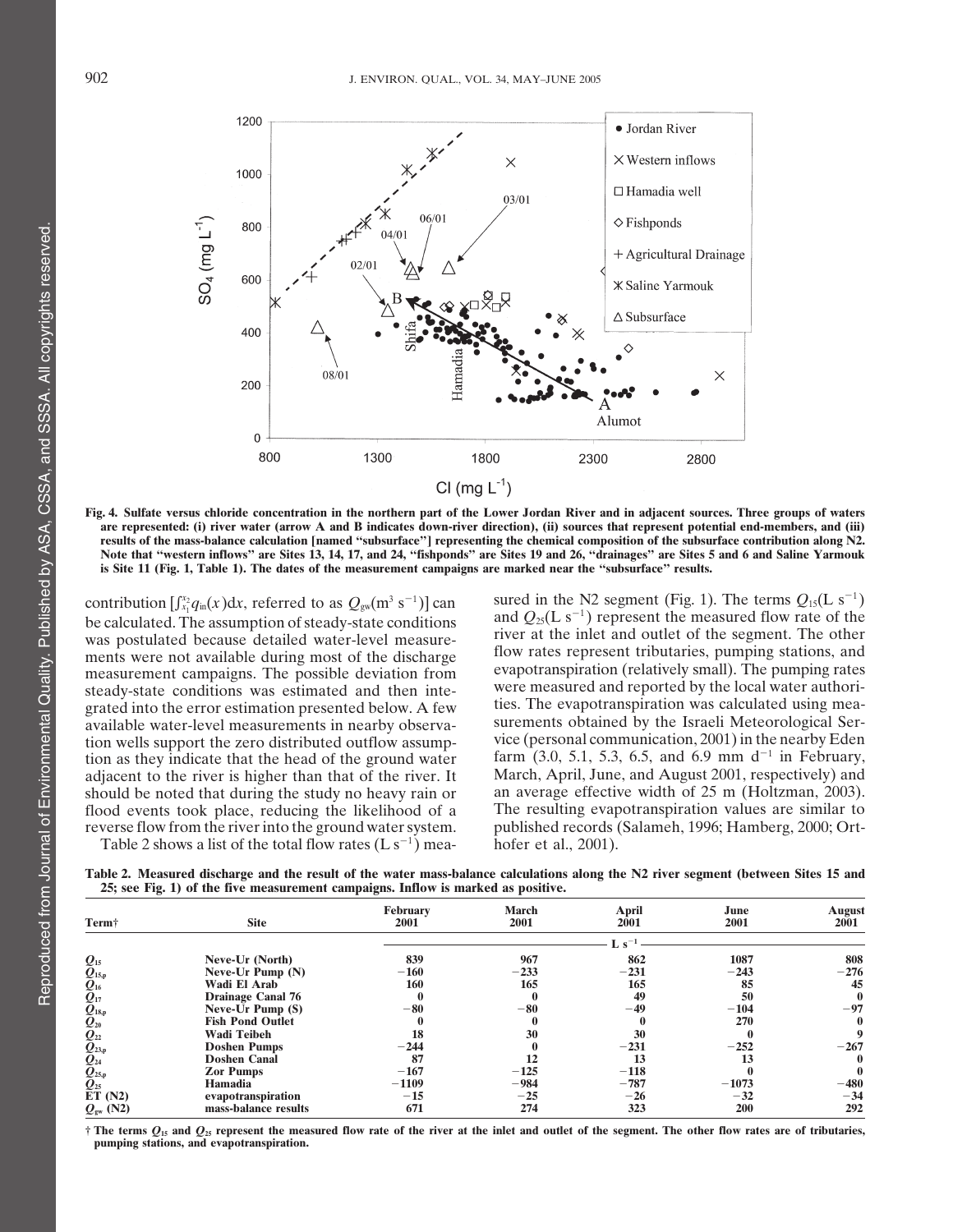| Term <sup>+</sup>                                                                                    | <b>Site</b>                | <b>February</b><br>2001            | <b>March</b><br>2001 | April<br>2001     | June<br>2001 | August<br>2001 |  |
|------------------------------------------------------------------------------------------------------|----------------------------|------------------------------------|----------------------|-------------------|--------------|----------------|--|
|                                                                                                      |                            | $\mathbf{I} \cdot \mathbf{e}^{-1}$ |                      |                   |              |                |  |
|                                                                                                      | Dalhamiya Bridge           | 671                                | 921                  | 757               | 659          | 676            |  |
| $\overline{\mathcal{Q}}_{11}$                                                                        | <b>Saline Yarmouk</b>      | 183                                | 178                  | 162               |              | $\mathbf{0}$   |  |
|                                                                                                      | <b>Saline Yarmouk Pump</b> | $-187$                             | $-125$               | -89               |              |                |  |
| $\bar{\mathcal{Q}}_{11,\mathfrak{p}} \ \bar{\mathcal{Q}}_{12,\mathfrak{p}} \ \bar{\mathcal{Q}}_{13}$ | <b>Gesher Pumps</b>        | $-123$                             | $-122$               | $-109$            | $-102$       | $-102$         |  |
|                                                                                                      | <b>D. Canal Gesher</b>     | 68                                 | 155                  | 122               | 79           | 9              |  |
| $\bar{\bm{\varrho}}_{\scriptscriptstyle{14}}$                                                        | D. Canal Neve-Ur           | 31                                 | 21                   | 44                | 222          |                |  |
| $\boldsymbol{\varrho}_{\scriptscriptstyle 15}$                                                       | Neve-Ur (North)            | $-839$                             | $-967$               | $-862$            | $-1087$      | $-808$         |  |
| ET(N1)                                                                                               | evapotranspiration         | $-8$                               | $-14$                | $-14$             | $-18$        | $-19$          |  |
| $Q_{\rm gw}$ (N1)                                                                                    | mass-balance results       | 205                                | $-48$                | $^{\mathrm{-11}}$ | 246          | 239            |  |

Table 3. Measured discharge and the result of the water mass-balance calculations along the N1 river segment (between Sites 7 and 15; **see Fig. 1) of the five measurement campaigns. Inflow is marked as positive.**

 $\dagger$  The terms  $Q_7$  and  $Q_{15}$  represent the measured flow rate of the river at the inlet and outlet of the segment. The other flow rates are of tributaries, pumping stations, and evapotranspiration.

by the mass-balance equation (Eq.  $\left[3\right]$ ), and is shown at the bottom of the table. The same calculations, per- the river water. formed between Sites 7 and 15, referred to as N1 segment (Fig. 1), are presented in Table 3. In most of the **Error Estimation** periods,  $Q_{gw}$  was about 200 to 240 L s<sup>-1</sup> along N1 seg-<br>ment (approximately 9.5-km meandering length) and<br>200 to 670 L s<sup>-1</sup> along N2 segment (approximately<br>17 km). These contributions constitute 20 to 80% of the<br>some

$$
\frac{\partial(\forall \overline{C}_{r}^{s})}{\partial t} = \sum_{i=1}^{n_{\text{(in)}}} Q_{\text{in},i} C_{\text{inlet}}^{s} - \sum_{i=1}^{n_{\text{(out)}}} Q_{\text{out},i} C_{r,i}^{s} \n+ \int_{x_{1}}^{x_{2}} q_{\text{in}}(x) C_{q}^{s}(x) dx - \int_{x_{1}}^{x_{2}} q_{\text{out}}(x) C_{r}^{s}(x) dx \quad [4]
$$

centration of solute *s*. The subscripts r, inlet, and *q* conditions, no significant natural variations are expected<br>represent the river, inlets, and distributed ground water during all our measurement campaions represent the river, inlets, and distributed ground water during all our measurement campaigns.<br>inflow, respectively, and an over-bar represents the seg-<br>ments' volume-average concentration. Using the assump-<br>tially caused tions of steady-state conditions  $[\partial(\forall \overline{C_i}^s/\partial t = 0)]$ , conservative elements, and zero distributed outflow  $\int_{Y_{x_2}}^{Y_{x_2}}$  Table 4. Measured flow rates of chloride, sulfate, and sodium in contribution  $\left[\int_{a}^{x_2} q_{\rm in}(x) C_q^s(x) dx\right]$ , referred to as  $m_{\rm gw}$ , g s<sup>-1</sup>],  $\frac{m_{\rm gw}(N_2)/m_{\rm 25}}{m_{\rm gw}(N_2)}$ is calculated. Table 4 shows the calculated mass flow rate of chloride, sulfate, and sodium in the river at Ha-<br>madia (Site 25, denoted as  $\dot{m}_{25}$ , g s<sup>-1</sup>) based on the measured flow rate and chemical composition, of the ground water inflow  $[m_{gw}(N_2)]$ , and the ratio between<br>them  $[m_{gw}(N_2)/m_{25}]$ . It is apparent that in most cases  $\mu$ *m* the ground water contribution is significant and that the **2231 2003 2003 2003 2003 2003 2003 2003 2003 2003 2003 2003 2003 2003 2003 2003 2003 2003 2003 2003 2003 2003 2003 2003 2003 2003 2003 2003 2003 2003 2003 2003** ground water discharge. The mass-balance calculations obtained for both N1 and N2 segments show that the river's sulfate discharge is increasing downstream while the chloride and sodium are decreasing. These calcula- **August 2001** *m˙* **<sup>25</sup> 827 177 390 tions imply that the flow-weighted mean concentrations** 

The ground water contribution  $(Q_{gw})$  was calculated for all inputs are higher in the case of sulfate and lower the mass-balance equation (Eq. [3]), and is shown in the case of chloride, relative to the concentrations of

The set contributions constructe 20 to 60 % of the<br>river's measured discharge.<br>The chemical analyses of water samples that were<br>collected at the same time of the flow-rate measure-<br>ments provide the means to obtain mass-ba limit sudden changes in the operation of the region water system. The only exception was an unavoidable release of fishpond drainage into the river during our measurement campaign in June. Although the average release discharge was provided, the June calculations may contain somewhat higher uncertainties. Because the where  $C<sup>s</sup>$  (mg  $L<sup>-1</sup>$ ) is the (cross-sectional average) con-<br>discharge measurements were conducted during drought

tially caused by variations in water level along the river

the river,  $m_{25}$  (at Hamadia, Site 25), computed mass flow rates<br>(x)dx = 0, the total mass flow rate of the ground water of the subsurface inflow in N<sub>2</sub> segment,  $m_{\rm gw}(\mathbf{N}_2)$ , and their ratio, **Table 4.** Measured flow rates of chloride, sulfate, and sodium in the river,  $\dot{m}_{25}$  (at Hamadia, Site 25), computed mass flow rates of the subsurface inflow in  $N_2$  segment,  $\dot{m}_{gw}$ ( $N_2$ ), and their ratio,

| Period               | <b>Symbol</b>                                        | CI   | SO <sub>4</sub>               | N <sub>a</sub> |
|----------------------|------------------------------------------------------|------|-------------------------------|----------------|
|                      |                                                      |      | $\mathbf{g}\ \mathbf{s}^{-1}$ |                |
|                      | $\dot{m}_{\rm ew}$ (N <sub>2</sub> )                 | 900  | 327                           | 447            |
| <b>February 2001</b> | $\dot{m}_{25}$                                       | 1656 | 510                           | 808            |
|                      | $\dot{m}_{\rm ew}$ (N <sub>2</sub> )/ $\dot{m}_{25}$ | 0.54 | 0.64                          | 0.55           |
|                      | $\dot{m}_{\rm sw}(\rm N_2)$                          | 449  | 180                           | 202            |
| March 2001           | $\dot{m}_{25}$                                       | 1673 | 482                           | 772            |
|                      | $\dot{m}_{\rm sw}$ (N <sub>2</sub> )/ $\dot{m}_{25}$ | 0.27 | 0.37                          | 0.26           |
|                      | $\dot{m}_{\rm sw}(\rm N_2)$                          | 470  | 210                           | 220            |
| April 2001           | $\dot{m}_{25}$                                       | 1330 | 374                           | 641            |
|                      | $\dot{m}_{\rm ew}$ (N <sub>2</sub> )/ $\dot{m}_{25}$ | 0.35 | 0.56                          | 0.34           |
|                      | $\dot{m}_{\rm ew}$ (N <sub>2</sub> )                 | 109  | 190                           | 114            |
| <b>June 2001</b>     | $\dot{m}_{25}$                                       | 1939 | 465                           | 928            |
|                      | $\dot{m}_{\rm sw}$ (N <sub>2</sub> )/ $\dot{m}_{25}$ | 0.06 | 0.41                          | 0.12           |
|                      | $\dot{m}_{\rm gw}(\rm N_2)$                          | 304  | 126                           | 147            |
| <b>August 2001</b>   | $\dot{m}_{25}$                                       | 827  | 177                           | 390            |
|                      | $\dot{m}_{\rm ew}$ (N <sub>2</sub> )/ $\dot{m}_{25}$ | 0.37 | 0.71                          | 0.38           |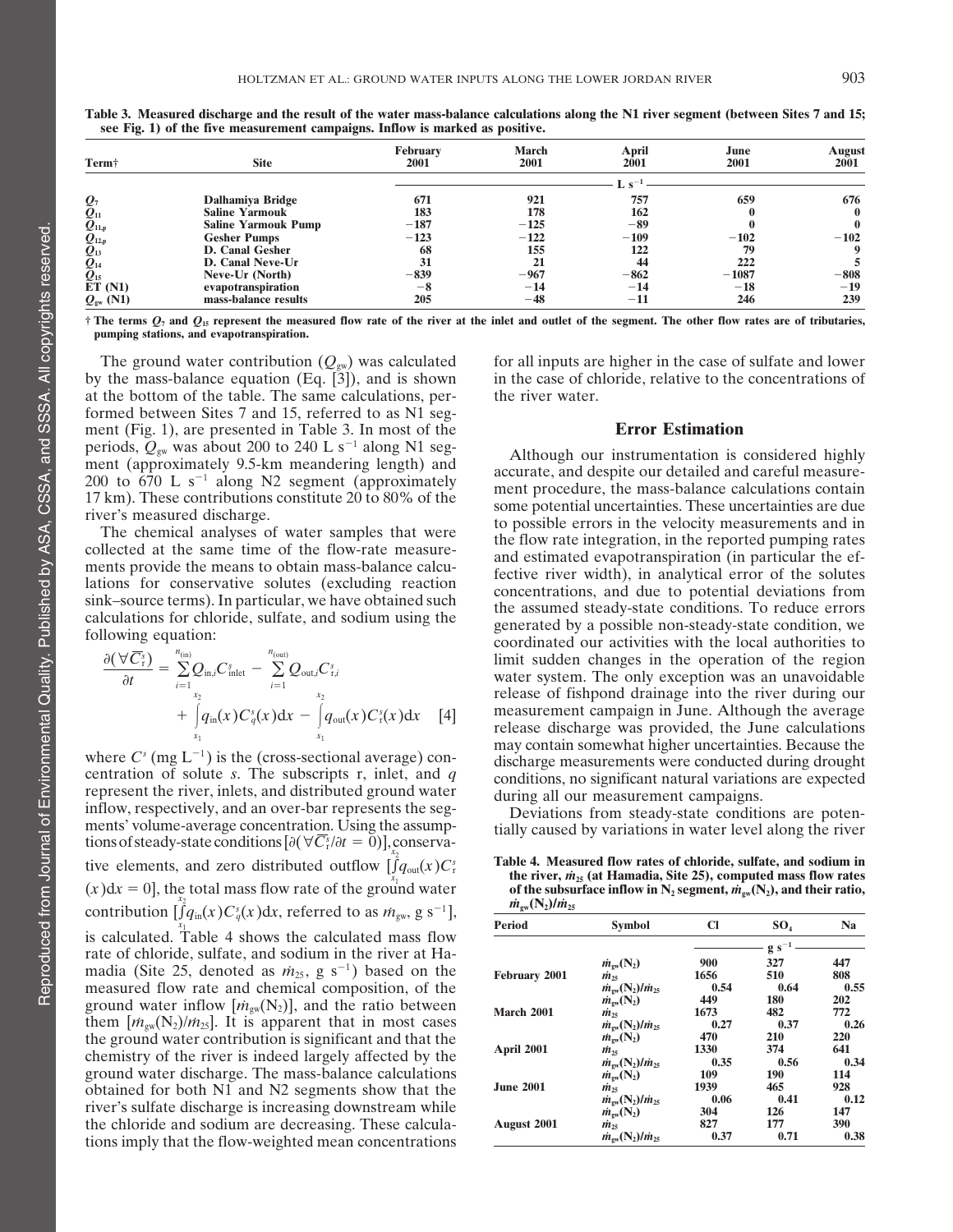segment, fluctuations of flow rates (in the river cross-sec-<br>tion was estimated as 50%, due to the high uncertainty steady within the time frame of the measurement cam-<br>sponds to 80% of  $Q_{gw}$ ). The error analysis of  $\Delta m_{gw}/m_{gw}$ 

$$
\frac{\partial \forall}{\partial t} = \int_{x_1}^{x_2} B(x) \frac{\partial h}{\partial t}(x) dx
$$
 [5]

the minor influence of the relatively small water level the error estimations of the calculated water discharge fluctuations,  $B(x)$  was assumed to be steady during the are 7 to 16% and those of solute discharge are 8 to 3 measurement period. The volume derivative was calculated assuming that the water surface is nearly linear, **A Comparison between the Mass-Balance** implying that the average  $\partial h/\partial t$  represents the change

campaigns were approximately 90 L  $s^{-1}$ . Therefore, a a value of  $\partial h/\partial t = 5$  mm h<sup>-1</sup> was recorded at Site 15, the "Saline Yarmouk").<br>which corresponds to 155 L s<sup>-1</sup>. This value was used for Figure 4 shows that the samples taken from fishponds,

Table 5. Potential relative errors of the calculated water flow chemistry.<br>rates and calculated solutes mass flow rates of the subsurface Figure 4 shows that the concentrations of the calcu-

|                 |                                                                  | February<br>2001 | March<br>2001 | April<br>2001 | June<br>2001 | August<br>2001 |
|-----------------|------------------------------------------------------------------|------------------|---------------|---------------|--------------|----------------|
| Water           | $\Delta O_{\rm sw}/O_{\rm sw}$                                   | 0.07             | 0.16          | 0.13          | 0.34         | 0.14           |
| SO <sub>4</sub> | $\Delta \dot{m}_{\rm gw}^{\rm SO_4}/\dot{m}_{\rm gw}^{\rm SO_4}$ | 0.08             | 0.14          | 0.10          | 0.16         | 0.14           |
| <b>Cl</b>       | $\Delta m_{\rm sw}^{\rm CI} / \dot{m}_{\rm sw}^{\rm CI}$         | 0.09             | 0.21          | 0.18          | 1.35         | 0.33           |

tions, tributaries, drainage canals, and pumping stations), in the effective width,  $B'(x)$ . The relative error contriband temporal changes in solute concentrations. Assum-<br>uted by the  $\frac{\partial \mathbf{v}}{\partial t}$  term was 13 to 30% of the total calcuing that the flow rates and concentrations are relatively lated  $Q_{\rm gw}$ , excluding the June campaign (where it correpaign, the error analysis was based on the variations of was obtained using the following estimates: the analytiwater volume  $(\forall)$  alone. The change in water volume, cal error of the solutes concentrations was estimated ∂∀/∂t, was calculated using the following equation: as 5% (Farber et al., 2004); the potential error of the solute discharge at the inlets and outlets was calculated using a simple linear decomposition,  $\Delta (OC) = C \Delta O +$  $Q\Delta C$ ; and the deviation from steady-state conditions,  $\partial (C_i^s \forall)/\partial t$ , was evaluated assuming a constant  $C_i^s$ . Tawhere  $B(x)$  (m) is the river's representative cross-section<br>width (estimated from measurements at the discharge<br>measurement sites) and  $\partial h/\partial t(x)$  is the time derivative<br>of water level during the measurement. Considering<br>t

in the entire segment.<br>Water levels were measured manually during the dis-<br>postulated cround water influx was calculated by divid-Water levels were measured manually during the dis-<br>charge measurements and automatically by electronic<br>ing the mass flow rate of each of the solutes by the charge measurements and automatically by electronic ing the mass flow rate of each of the solutes by the water level gages (equipped with data loggers) installed water volumetric flow rate, given that the assumption of water level gages (equipped with data loggers) installed water volumetric flow rate, given that the assumption of in June 2001. Because detailed water level measurein June 2001. Because detailed water level measure-<br>ments were performed only in July 2001, these measure-<br>used to compare the results of our mass-balance calculaments were performed only in July 2001, these measure-<br>ments were used to estimate the water level changes in the results of the chemical analysis. The conments were used to estimate the water level changes in tions with the results of the chemical analysis. The con-<br>all the measurement campaigns. Changes of 1.25 and the contrations of chloride and sulfate in the ground wate all the measurement campaigns. Changes of 1.25 and centrations of chloride and sulfate in the ground water 0.63 mm  $h^{-1}$  were recorded at Sites 15 (width of 15 m) influx calculated for the different sampling campaigns 0.63 mm h  $\degree$  were recorded at Sites 15 (width of 15 m) influx calculated for the different sampling campaigns and 25 (width of 6.5 m), respectively. Using these values are plotted in Fig. 4 together with measured concen in Eq. [5] results in water volume changes of 90 and tion of river samples. Measured concentration of water<br>20 L s<sup>-1</sup> (in segment N2). The  $\partial \forall/\partial t$  values obtained by samples that represent potential end-members such as 20 L s<sup>-1</sup> (in segment N2). The *d*∀/*dt* values obtained by samples that represent potential end-members such as manual water level measurements during the rest of the subsequenting a serioultural drainage and tributarie fishponds, agricultural drainage, and tributaries are also campaigns were approximately 90 L s<sup>-1</sup>. Therefore, a included in Fig. 4. The data indicate that the computed  $\frac{90 \text{ L s}^{-1}}{2 \text{ cm}}$  value was used for the error estimation in N2 segment, with the exception of the June campaign. Due balance calculations, is similar to the composition of the to the draining of the fishpond into the river (Site 20), saline segment of the Varmouk Biver (referred to as saline segment of the Yarmouk River (referred to as

which corresponds to 155 L s<sup>-1</sup>. This value was used for<br>the June error estimation.<br>The calculated relative potential errors of the water<br>discharge  $(\Delta Q_{gw}/Q_{gw})$  and the solute discharge  $(\Delta m_{gw}/m_{gw})$ <br> $m_{gw}$  are shown in T  $m_{gw}$  are shown in Table 5. These potential errors of eastern tributaries such as Wadi El Arab and Wadi sent the root mean square of all the possible errors of the mixing process is limited to two distinct mentioned, the generated by the terms in Eq. [5] and in Eq. [4]. As  $L^{-1}$ . If the mixing process is limited to two distinct<br>mentioned, the estimated relative errors of the mea-<br>sured flow rate are 5 to 6% for the river flow and 19<br>and

**inflow in** N<sub>2</sub> **segment.** These errors represent the root mean lated ground water source lie between the chloride and square of all the potential errors of the terms in Eq. [3] and sulfate data points of the Saline Yarmo **square of all the potential errors of the terms in Eq. [3] and** sulfate data points of the Saline Yarmouk River and **Eq. [4].** those of the Lower Jordan River. These results are, in general, consistent with the geochemical evaluations **<sup>2001</sup> <sup>2001</sup> <sup>2001</sup> <sup>2001</sup> <sup>2001</sup>** that were made for the northern section of the Lower **Jordan River** (Farber et al., 2004). The agreement be-**EXAMPLE 1.14** It is studies greatly supports the conclusion **that the northern part of the Lower Jordan River is**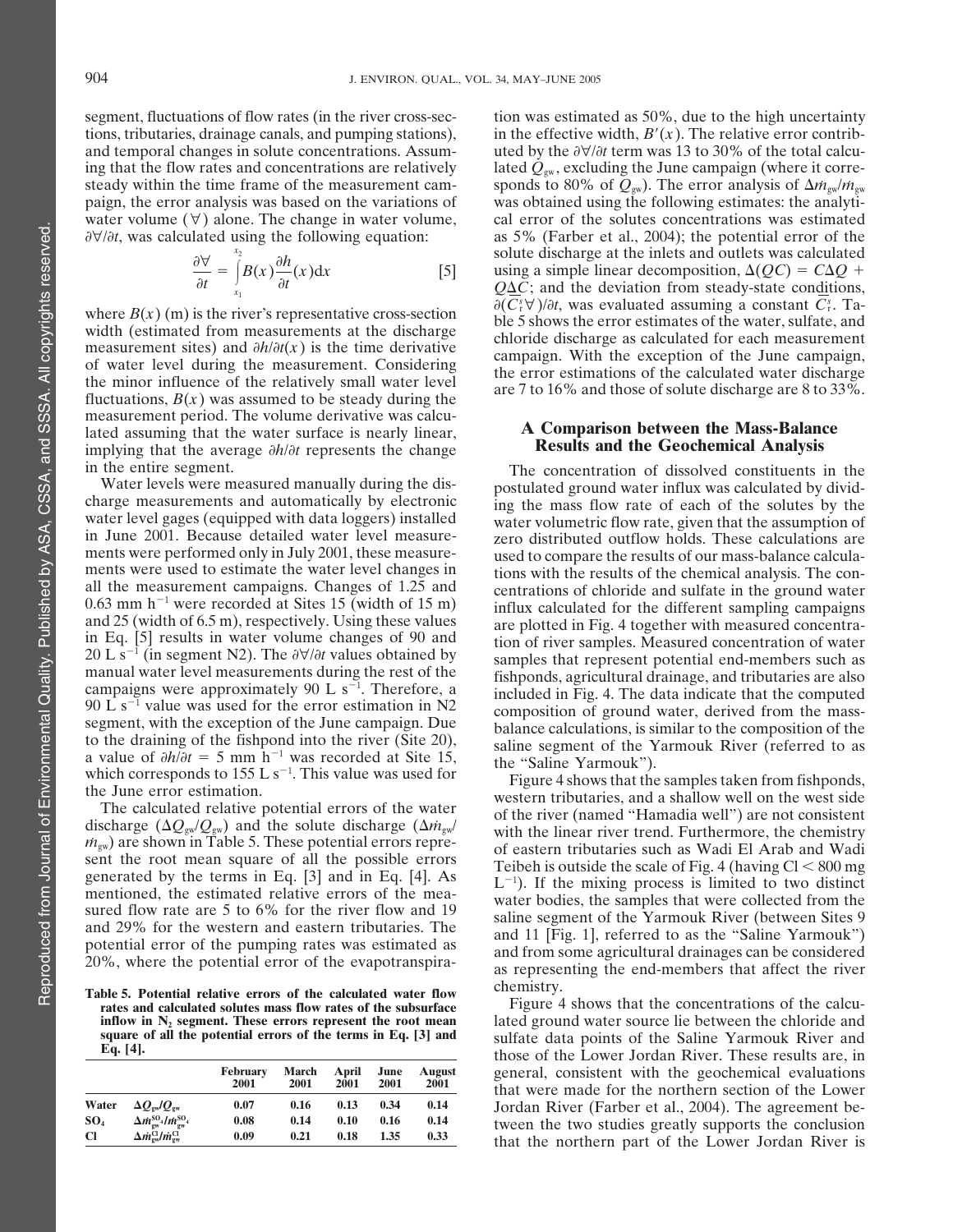mainly affected by shallow ground water derived from different sources (such as western and eastern ground assumption of mixing between two sources, the results shallow ground water that flows to the Jordan River.

The Yarmouk River is dammed some 8 km east of its dress this unsolved problem. confluence with the Lower Jordan River and its water is diverted to the King Abdullah Canal (for the most<br>
part) and Yarmuchim Reservoir (Site 8, Fig. 1). Alparty and Tarmachini Reservoir (ofte 6, 1<sub>1</sub>g. 1). The study was supported by the U.S. Agency for Interna-<br>though no tributary inflow exists beyond the dam, the The study was supported by the U.S. Agency for Interna-<br>nearl dam is low (140 mg Cl  $L^{-1}$ ), the salinity of the downstream water is high ( $>1000$  mg Cl L<sup>-1</sup>). It should be noted that a pumping station at the end of the Saline their logistic support. Yarmouk River (Site 11), pumps most of the Saline Yarmouk surface water for fishery and irrigation usage.<br>Hence, the direct inflow from the Saline Yarmouk into Hence, the direct inflow from the Saline Yarmouk into Al-Washah, R.A. 2000. The water balance of the Dead Sea: An inte-<br>the Lower Jordan River is minimal, and therefore can-<br>grated approach. Hydrol. Processes 14:145–154. not have any impact on the water chemistry and flow Benjamin, M.M. 2002. Water chemistry. McGraw-Hill, Boston. rate of the downstream Lower Jordan River. Neverthe-<br>Less Fig. 4 shows that the geochemical signature of the to sulfur-dioxide for isotopic analysis. Anal. Chem. 50:1594–1595. less, Fig. 4 shows that the geochemical signature of the<br>Saline Yarmouk River is consistent with our mass-bal-<br>Saline Yarmouk River is consistent with our mass-bal-<br>geography. Tel-Aviv Univ., Israel. ance calculations and with the chemical modifications Farber, E., A. Vengosh, I. Gavrieli, A. Marie, T.D. Bullen, B. Mayer,<br>observed along the Lower Jordan River, both upstream R. Holtzman, M. Segal, and U. Shavit. 2004. H and downstream from the confluence with the Yarmouk.<br>Because the initial flow rate of the Saline Yarmouk is low,<br>samples collected at Site 11 (Fig. 1) may represent the net correlisting to the Saline Cosmochim.<br>Cosmology samples collected at Site 11 (Fig. 1) may represent the net Gavrieli, I., Y. Yechieli, L. Halicz, B. Spiro, A. Bein, and D. Efron.<br>effect of the subsurface sources that modify the chemistry 2001. The sulfur system in anoxi

section of the Lower Jordan River, the impact of natural<br>ground water seepage and agricultural return flows is<br>significant. By exercising a combination of careful dis-<br>significant. By exercising a combination of careful di significant. By exercising a combination of careful discharge measurements, a complete account of inflows and<br>
outflows and mass-balance calculations of both water Hof, F.C. 1998. Dividing the Yarmouk's waters: Jordan's treaties with outflows, and mass-balance calculations of both water Hof, F.C. 1998. Dividing the Yarmouk's water<br>Syria and Israel. Water Policy 1:81–94. and conservative constituents, we were able to charachine and strael. Water Policy 1:81-94.<br>
Holtzman, R. 2003. Water quality and quantities along the Jordan Everize the distributed subsurface influx that affects the River estimated to contribute 20 to 80% of the water discharge of Technology, Israel.<br>
and 20 to 50% of the solutes discharge measured in two Hvitved-Jacobsen, T. 2002. Sewer processes: Microbial and chemical and 20 to 50% of the solutes discharge measured in two<br>examples engineering of sewer networks. CRC Press, Boca Raton, FL. specific sections of the river (9.5 and 17 km long). It is<br>marsh-McBirney. 1990. Model 2000 installation and operations man-<br>noted that both the mass-balance calculations and the<br>land Marsh-McBirney, Frederick, MD. geochemical analysis cannot separate the influence of Orthofer, R., R. Daoud, B. Fattai, M. Ghanayem, J. Isaac, H. Kupfers-

agricultural drainages. The chemical composition of this water sources), thus the calculated source is likely to end-member is similar but not identical to that of the represent a mix of several end-members. To address Saline Yarmouk River, which in the geochemical study this further, a campaign of multiple piezometer drilling was assumed to represent the end-member composition. is underway. These observation points will provide in-Whereas the geochemical evaluation is limited by the formation regarding water levels and chemistry of the

of the current study reflect the chemistry of the input The future of the Jordan River was addressed in 1994 to the river, which may be composed of multiple ground by the peace treaty between Israel and Jordan (Governwater sources with different geochemical end character- ments of Israel and Jordan, 1994). In the treaty, the istics. These sources would have somewhat different two countries agreed to increase and equalize the overall compositions reflecting differences between the agricul- pumping rights, to eliminate wastewater disposal into the tural return flows of the west bank, the east bank, and river, and to use the saline water that currently flows into additional inputs from deep ground water, local brines, the river for desalination. The calculated impact of these and meteoric waters. steps, under the flow conditions reported here, shows that The Saline Yarmouk River constitutes a unique hy- although water quality may improve, flow rates in some drological configuration that assists in the identification of the river segments will decrease to a level that will of the ground water influx to the Lower Jordan River. dry the river. The authorities of both countries must ad-

Career Development Chair. We also thank ECO Jordan, the Palestinian Hydrology Group, the Israeli Nature Protection Authority, and the local water and agricultural authorities for

- 
- 
- 
- 
- R. Holtzman, M. Segal, and U. Shavit. 2004. Hydrochemistry and isotope geochemistry of the Lower Jordan River: Constraints for
- 2001. The sulfur system in anoxic subsurface brines and its implicaof both the saline Yarmouk and the Lower Jordan River. tion in brine evolutionary pathways: The Ca-chloride brines in the Dead Sea area. Earth Planet. Sci. Lett. 186:199–213.
	- Governments of Israel and Jordan. 1994. Israel–Jordan Peace Treaty. **CONCLUSIONS** Annex II, water and related matters [Online]. Available at www. mfa.gov.il/MFA/Peace+Process/Guide+to+the+Peace+Process/ Our data show that at low flow rates of the northern Israel-Jordan+Peace+Treaty+Annex+II.htm (verified 8 Dec. 2004).<br>
	Governments of Israel and Jordan.
		-
		-
- river water flow and chemistry. Subsurface flows are figures, and references in English.) M.S. thesis. Technion-Israel Inst.
	-
	-
	-